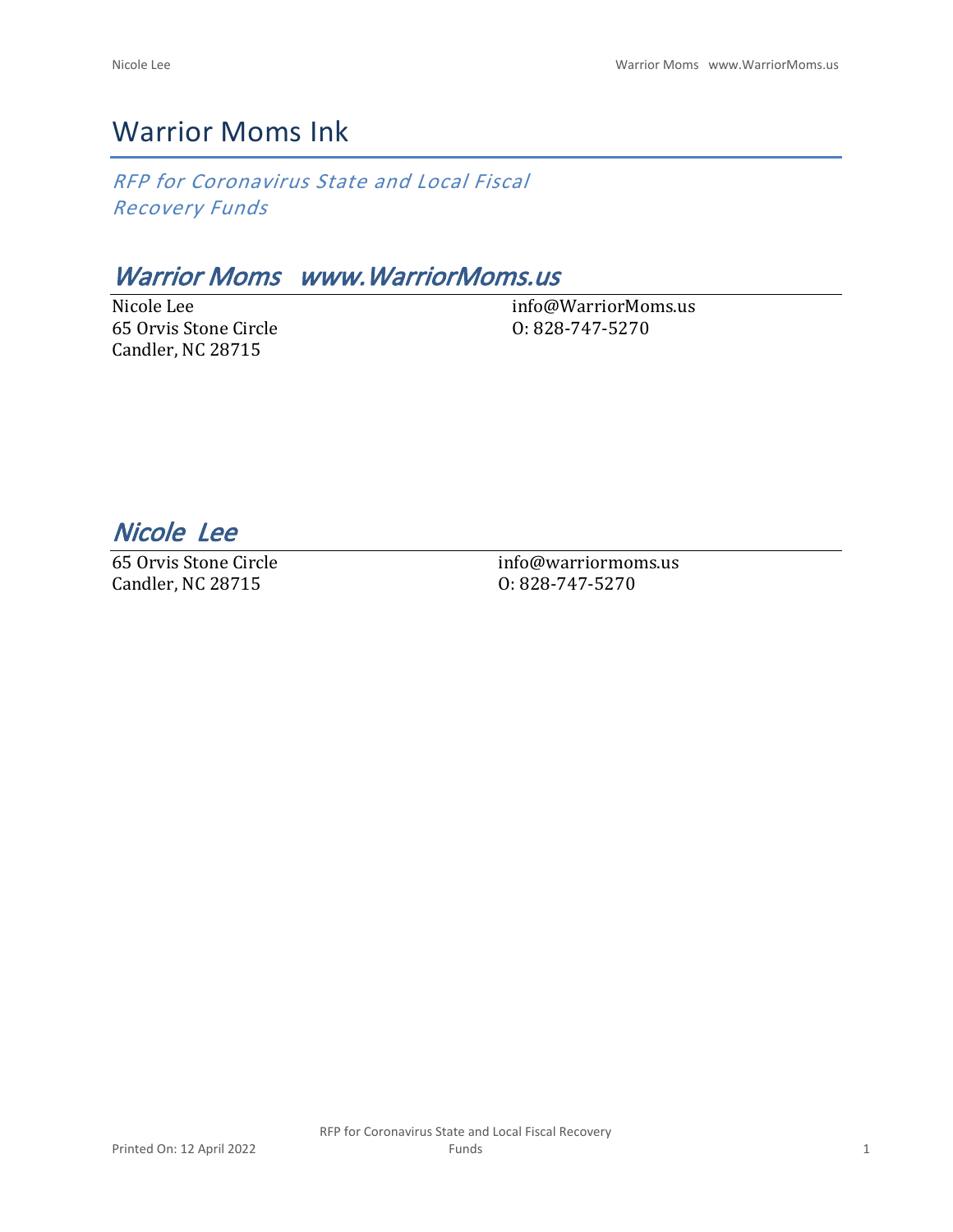# Application Form

# *Question Group*

Buncombe County requests proposals for projects to help the community recover from and respond to COVID-19 and its negative economic impacts.

Buncombe County has been awarded \$50,733,290 in Coronavirus State and Local Fiscal Recovery Funds (Recovery Funding), as part of the American Rescue Plan Act. To date, Buncombe County has awarded projects totaling \$23,093,499, leaving a balance of \$27,639,791 available to award.

Visit [http://www.buncombecounty.org/recoveryfundinghttp://www.buncombecounty.org/recoveryfundingwww.b](http://www.buncombecounty.org/recoveryfunding) [uncombecounty.org/recoveryfundinghttp://www.buncombecounty.org/recoveryfundinghttp://www.buncombeco](http://www.buncombecounty.org/recoveryfunding) [unty.org/recoveryfundinghttp://www.buncombecounty.org/recoveryfundinghttp://www.buncombecounty.org/re](http://www.buncombecounty.org/recoveryfunding) [coveryfunding](http://www.buncombecounty.org/recoveryfunding) for details.

This infusion of federal resources is intended to help turn the tide on the pandemic, address its economic fallout, and lay the foundation for a strong and equitable recovery.

Buncombe County is committed to investing these funds in projects that:

- Align to county strategic plan and community priorities
- Support equitable outcomes for most impacted populations
- Leverage and align with other governmental funding sources
- Make best use of this one-time infusion of resources
- Have a lasting impact

Proposals shall be submitted in accordance with the terms and conditions of this RFP and any addenda issued hereto.

Click [here](https://www.buncombecounty.org/common/purchasing/Buncombe%20Recovery%20Funding%20RFP%202022.pdf) for the full terms and conditions of the RFP

### **Organization Type\***

Nonprofit

# **Nonprofit documentation**

If nonprofit, attach IRS Determination Letter or other proof of nonprofit status.

WM NC Articles.jpeg

**Name of Project.\***

Warrior Moms Ink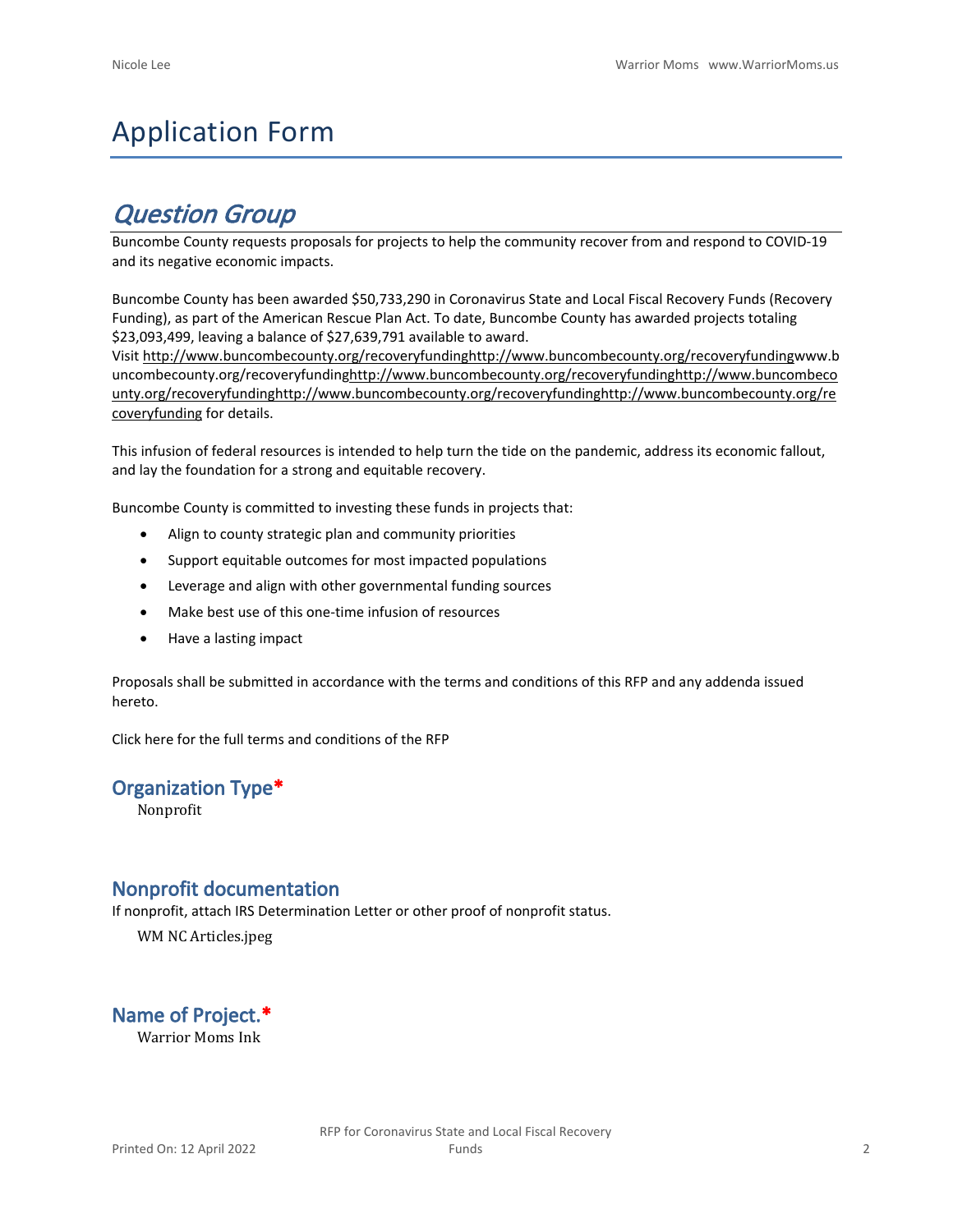# **New/Updated Proposal\***

Is this a new project proposal or an updated version of a proposal submitted during the earlier (July 2021) Recovery Funding RFP?

Updated version of previously submitted proposal

# **Amount of Funds Requested\***

\$75,000.00

# **Category\***

Please select one:

- Affordable Housing
- Aging/Older Adults
- Business Support/Economic Development
- Environmental/Climate
- Homelessness
- K-12 Education
- Infrastructure and/or Broadband
- Mental Health/Substance Use
- NC Pre-K Expansion
- Workforce

Small business and non-profit support

### **Brief Project Description\***

Provide a short summary of your proposed project.

Business Support/Economic Development: Warrior Moms supports equitable outcomes for one of the most impacted populations, single mothers who live in poverty. Warrior Moms as an organization has studied, research and implemented proven and tested intellectual property products, tools and therapeutic/healing processes that creates remedies for emotional paralysis of toxic stress/trauma, depression and anxiety that comes from living under the systematic oppression of racism, classism, poverty and the residue of COVID-19 in this country. Warrior Moms has developed, owned and copywritten intellectual products such as a documentary, a therapeutic playwright, podcast and books. Our goal is to offer stipend opportunities, online courses and coaching for single mothers to thrive in the midst of chaos by utilizing these tools to assist with emotional well-being and empowerment through entrepreneurship. Our goal is to channel the negative energy into a profitable positive outcome.

### **Project Plan\***

Explain how the project will be structured and implemented, including timeframe.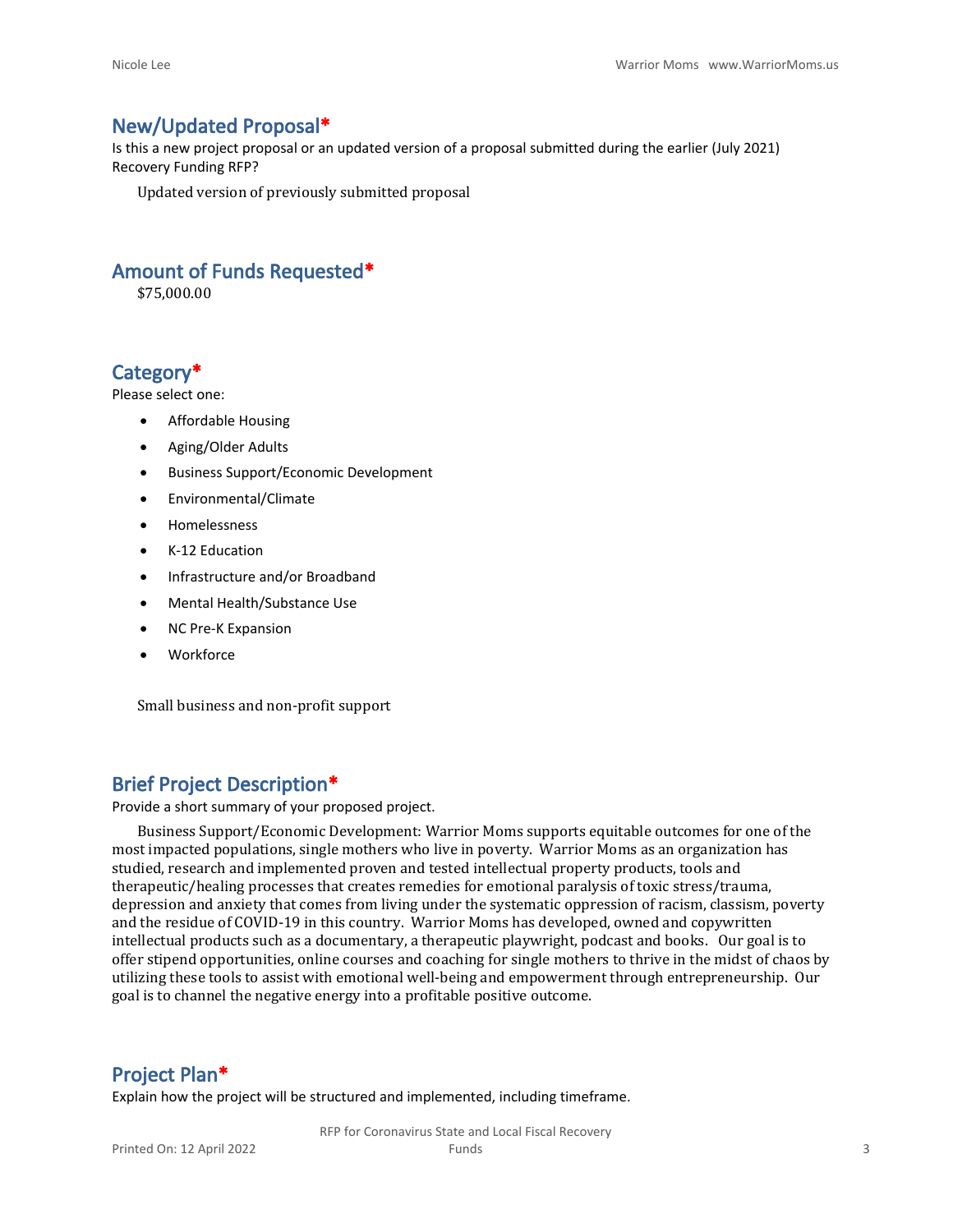Business Support/Economic Development: I am seeking support to bring forth a pilot stipend program offering that will align with the mission of Warrior Moms- "We eradicate emotional paralysis". Warrior Moms Ink- A co-op equity led intellectual property innovative platform that focuses on eradicating emotional paralysis that comes from the systematic oppression of racism, classism, poverty and the residue of COVID-19. This vision is a hybrid operation. Our online course and coaching will be offered to cohorts over the period of 2 years. Once each cohort has completed the online phase, through our entrepreneurial coaching, we will discover what product or service they will create. We will assist until they launch their business, service or product. The end goal is that each participant will be able to showcase their business, product or service at an expo vendor event. The realization is that they have now learned how to monetize their pain and adversity. This shared experience will heal others and ignites a path towards entrepreneurship, wealth and well-being.

# **Statement of Need\***

Describe the need that this project will address. Include data to demonstrate the need, and cite the source of the data.

Black single moms have been oppressed, stressed, depressed and anxious prior to COVID-19. If momma is oppressed, stressed, depressed and anxious, her children will experience the same in which affects our future. Since COVID-19 and the continued uncertainties of this world, these emotions have increased. Our goal is to release the pressure of emotional paralysis and offer ways to profit from their adversity. Asheville, NC has 11.7% blacks in population, poverty rate is 13.5%, blacks are the second highest ethic group that lives in poverty.  $\sim$  DataUSA.com. There are 27% of single parent households in Buncombe County alone. With this grant, we will be able to serve single mothers of all races.

## **Link to COVID-19\***

Identify a health or economic harm resulting from or exacerbated by the public health emergency, describe the nature and extent of that harm, and explain how the use of this funding would address such harm.

"Racial equity is about applying justice to a system that's been out of balance. When a system is out of balance, single mothers, her children and her support systems suffer the most due to being emotionally out of balanced, as a result of the system. Trauma, toxic stress, depression, anxiety and the residue of COVID 19 has become an overwhelming mental and physical health issue for black Americans. Being emotionally paralyzed pauses the idea to even think about hope for the future, our children and our households. Our country has been hovered with the fog of fear, uncertainty, stress, anxiety, depression and mental illness. Financially supporting Warrior Mom Ink project will create spaces to channel the explosiveness of pain, trauma and heartache that dwells within every single mother, her children and support system to a place of hope, emotional release and clarity towards her reason of being. I am a black single mother of 3 and I know firsthand of the struggles and victories as a single mother. I recognize my purpose in life and now I share with other single moms to heal and thrive in this new world we're experiencing.

# **Population Served\***

Define the population to be served by this project, including volume and demographic characteristics of those served.

Single mothers of all races and her children will be served. We will provide these healing platforms to 50 families in Buncombe and Haywood counties. Shiloh has one of the highest rates of single mothers, our goal is to share this platform to this community specifically.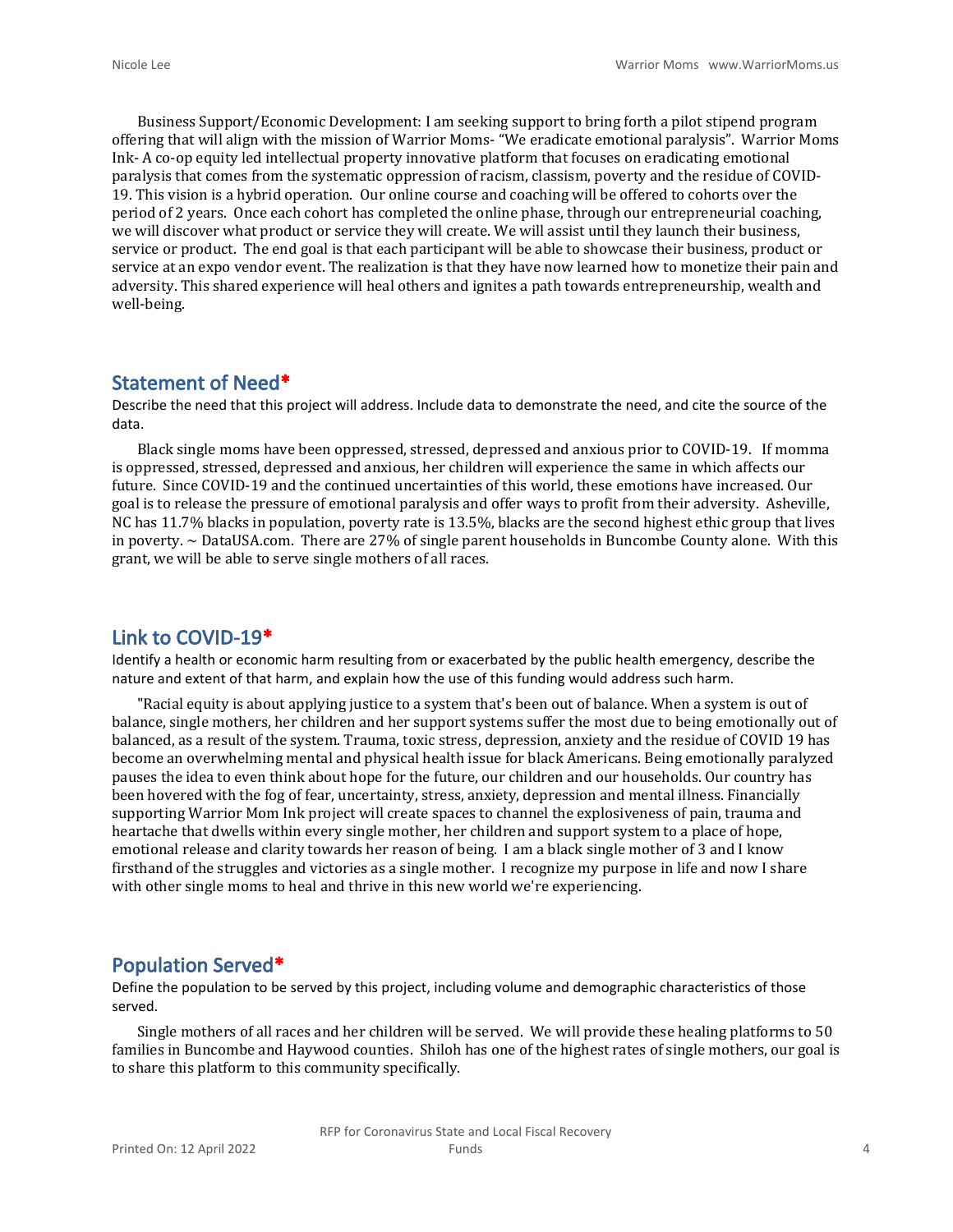#### **Results\***

Describe the proposed impact of the project. List at least 3 performance measures that will be tracked and reported. If possible, include baselines and goals for each performance measure.

Here are some testimonies from the Warrior Moms experiences: Here's some testimonies: "Warrior Moms Programs has given me a sisterhood that I can trust and share my experiences, the non-judgment zone is great, you need support through challenging circumstances, this program has been extremely helpful in helping me during a very stressful period in my life. I used my book to start my day and my calendar to keep up. The quotes in the book helped me to remember to stay focused and let life be, now I'm closer to getting my ideas and dreams that have been in sight for years, rolling! I was able to clear my mind after reading the affirmation book, using these tools helped me stay calm and in tune! This program was right on time, it made me realize how everyone who suffers from whatever situation you find yourself in, could find solace with others in the same situation. The Warrior Moms experience allowed me to awaken my purpose and explore all the possibilities life really can bring. This experience changed my thinking and tapped me back into the creative part of myself which I had lost. I now realize that people are no different than flowers, we too need light and water in order to grow, this is a great life lesson. Warrior Moms created a space that allowed my creative artistic mind to ignite growth and healing around issues that relate to our current cultural climate, resulting from the emotional psychological paralysis experience by many of us living in physical and mental poverty. This project has kicked started many ideas and possibilities to create and potentially impact the African American community to foster hope while promoting healing."

We plan to measure success by visual testimonies, short story documentaries and surveys. We will serve 50 households.

# **Evaluation\***

Describe the data collection, analysis, and quality assurance measures you will use to assure ongoing, effective tracking of contract requirements and outcomes.

We will measure by visual testimonies, online course questionnaire and surveys.

# **Equity Impact\***

How will this effort help build toward a just, equitable, and sustainable COVID-19 recovery? How are the root causes and/or disproportionate impacts of inequities addressed?

There is a lot of work to be done to achieve an equitable world and it is going to require people working across job types, industries, and needs to ensure it is done. Oppressive forces and interactions that fuel inequity take place at the individual, interpersonal, institutional, and structural levels. Our goal is to provide opportunities in supplemental income/business creations, emotional/mental well-being and entrepreneurial training to develop the entrepreneurial mind-set and business success. We will tailor our services for solution to the challenge and opportunities identified to address the needs of single moms. COVID-19 has increased this known fact: Racial equity is about applying justice to a system that's been out of balance. When a system is out of balance, single mothers, her children and her support systems suffer the most due to being emotionally out of balanced, as a result of the system. Covid-19, trauma, toxic stress, depression and anxiety has become an overwhelming mental and physical health issue for single mothers. Being emotionally paralyzed pauses the idea to even think about hope for our future. Warrior Mom Ink project will create space to channel the explosiveness of pain, trauma and heartache that dwells within every single mother. This project will allow single mothers to channel negative energy and monetize from their adversity. Then and only then will they begin to recover from pre-COVID-19 and current circumstances because of COVID-19.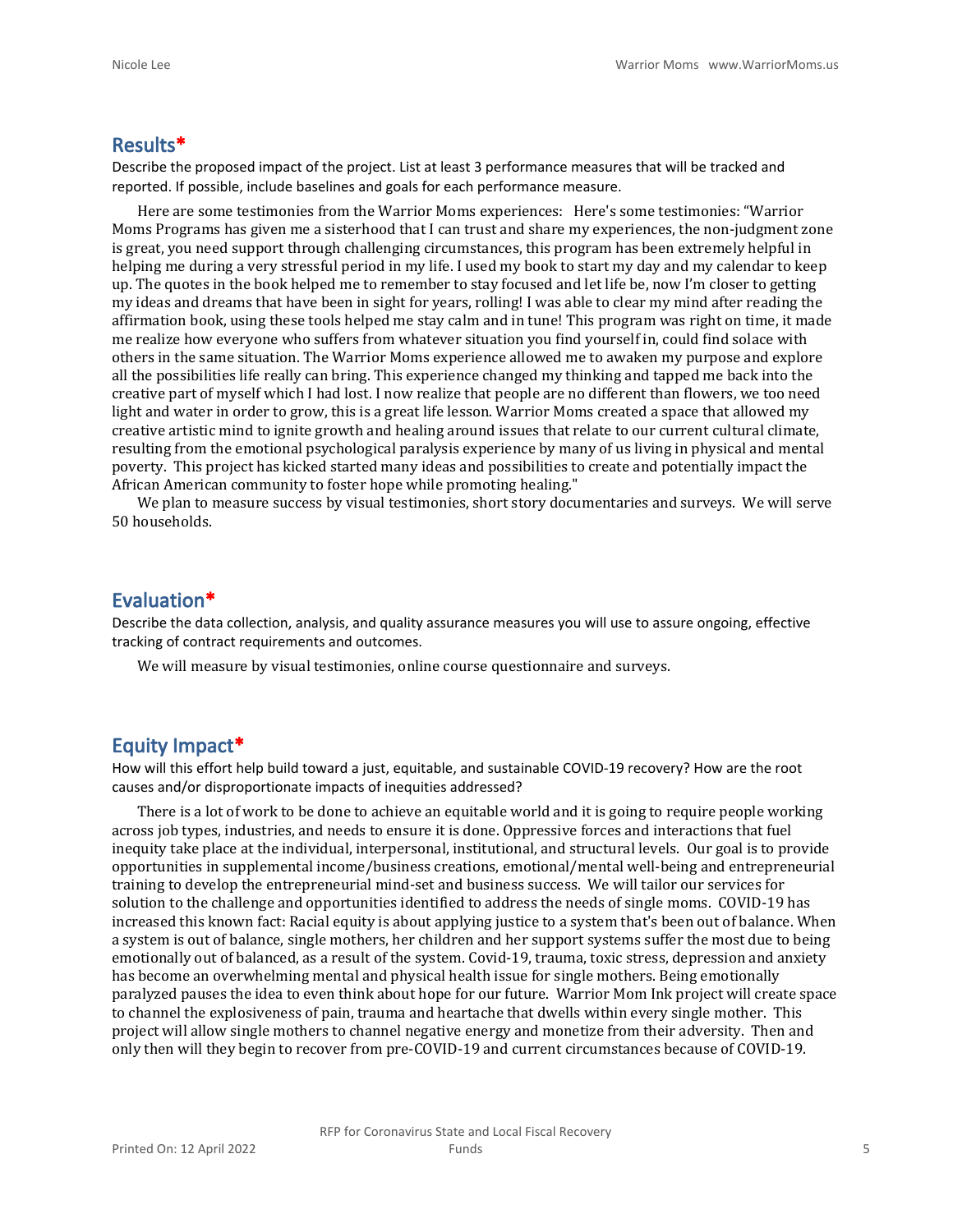# **Project Partners\***

Identify any subcontractors you intend to use for the proposed scope of work. For each subcontractor listed, indicate:

- 1.) What products and/or services are to be supplied by that subcontractor and;
- 2.) What percentage of the overall scope of work that subcontractor will perform.

Also, list non-funded key partners critical to project.

As a grassroot organization, Warrior Moms will offer the free online course, book materials, coaching and assist with product creations. As a member of Black Wall Street, we have access to their building at 8 Rivers District. We will also partner with organizations (Job and Family Services, United Way, Schools, etc) that support single moms and utilize their data base to promote this opportunity. The use of a videographer, website developer, graphic designer, PR consultant and accountant will be paid as contractors. About 45% of the scope of work will be subcontractors.

# **Capacity\***

Describe the background, experience, and capabilities of your organization or department as it relates to capacity for delivering the proposed project and managing federal funds.

My name Nicole Lee, a loving mother of three, 25-year successful entrepreneur, owner of counsel to the entrepreneur, self-published author of 13 books, inspirationalist and founder of Warrior Moms, a 501- (c)(3) social enterprise. We focus on entrepreneurship, empowerment and emotional well-being, as well as personal and professional success.

Over a 5-year period, Warrior Moms has received funding from 7 private foundations. We have been very successful in each project and has made a great impact in 2 states: North Carolina and Ohio.

"By now you realize that you have been touched by an artist that God has gifted you. Nicole has been graced with the gift to beautify the crowns of his children filling them with the spirit of love, self-esteem and confidence He wants us to have. Nicole has a gift and she activates it, which certainly gives compliment to the Creator". ~Sharla C.

"What else do I do with this gift? I am a single mother who knows firsthand the challenges and victories that single mothers face. This represents a driving motivation behind the concept of "Warrior Moms". The "Warrior Moms" project was created to awaken the warrior spirit from within so that the single mother may continue the works of raising our future leaders of the world.

#### OFFERINGS:

- -Entrepreneurial Success Strategies
- -Empowerment Products and Strategies
- -Personal and Professional Development Strategies
- -Research Analysis Stipend Programs
- -Stress Management

#### OUTCOMES:

-Visual solutions and tools to assist with our current times.

-Guidance and tools to assist with eradicating emotional paralysis such as fear, anxiety, depression, and stress.

-Awake and enlighten the entrepreneurial spirit from within by listening and guidance.

- -Eradicate negative thinking.
- -Create a framework of prioritizing and simplicity.
- -Develop a realistic map towards achieving one's goals.
- -Guidance to shift from problem mode to solution mode.

#### RFP for Coronavirus State and Local Fiscal Recovery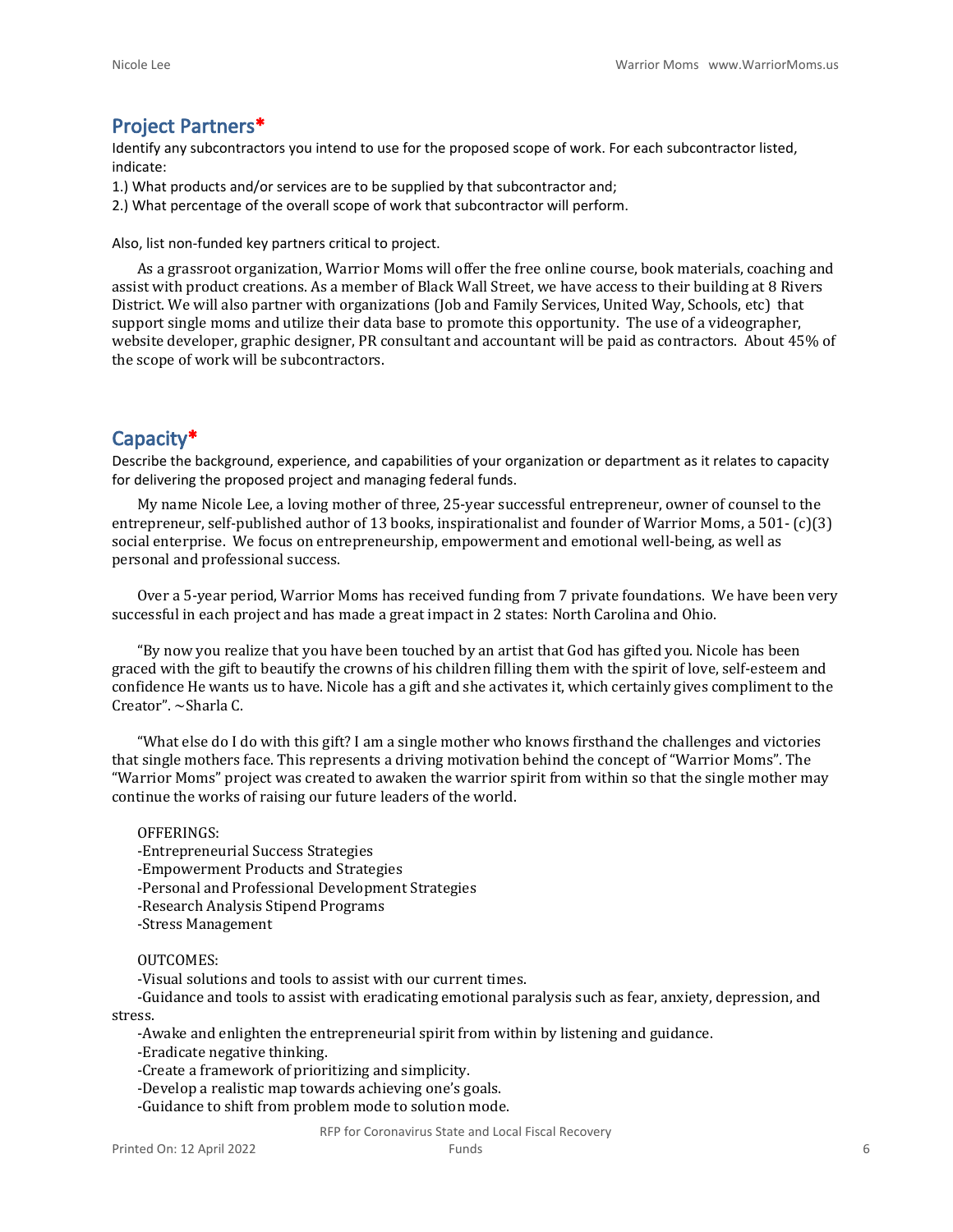-Development of a supportive peer network.

### **Budget\***

Provide a detailed project budget including all proposed project revenues and expenditures, including explanations and methodology. For all revenue sources, list the funder and denote whether funds are confirmed or pending. For project expenses, denote all capital vs. operating costs, and reflect which specific expenses are proposed to be funded with one-time Buncombe County Recovery Funds.

Download a copy of the budget form [HERE](https://buncombecounty.org/common/community-investment/grants/early-childhood-education/Recovery-Funds-budget-template.xlsx). Complete the form, and upload it using the button below.

Warrior Moms Ink Recovery-Funds-budget (1) (1).xlsx

# **Special Considerations\***

Provide any other information that might assist the County in its selection.

NICOLE LEE RESUME 2021.pdf

Insight from "Harvard Business Review" of how COVID 19 created trauma and how we can heal: "Covid-19 has changed the way we work. Leaders and employees around the world are concerned about worker safety, disrupted supply chains, and debilitating losses; of normalcy, control, connection, and profit. David Blustein, a vocational psychologist, notes that millions of workers are facing disturbed routines, upended identities, and a loss of financial security. Their stress is only compounded by the uncertainty of how long this will last.

How we cope with this trauma will define our inner lives, our businesses, our communities, and our world. As businesses and employees resume operations, how do we collectively brave a changing work environment? As an organizational psychologist and business consultant, we suggest that the surest and fastest way to return to productive, high performance work is through storytelling and story-listening designed to activate post-traumatic growth.

#### What Is Post-Traumatic Growth?

While many people are aware of Post-Traumatic Stress Disorder (PTSD), fewer are familiar with Post-Traumatic Growth (PTG). PTG has been defined as "the transformative positive change that can occur as a result of a struggle with great adversity." PTG is not the opposite of PTSD; it's the experience of growth that follows from struggle in the aftermath of trauma.

Research shows that people who make meaning out of trauma report:

-An increased sense of their own strength and capacities to prevail.

-Improved relationships with others, including a greater sense of belonging.

-A greater sense of compassion.

-And an increased sense of purpose and appreciation for life."~ https://hbr.org/2020/09/an-exercise-tohelp-your-team-overcome-the-trauma-of-the-pandemic

So imagine how THIS theory affects single mothers and her children?

RFP for Coronavirus State and Local Fiscal Recovery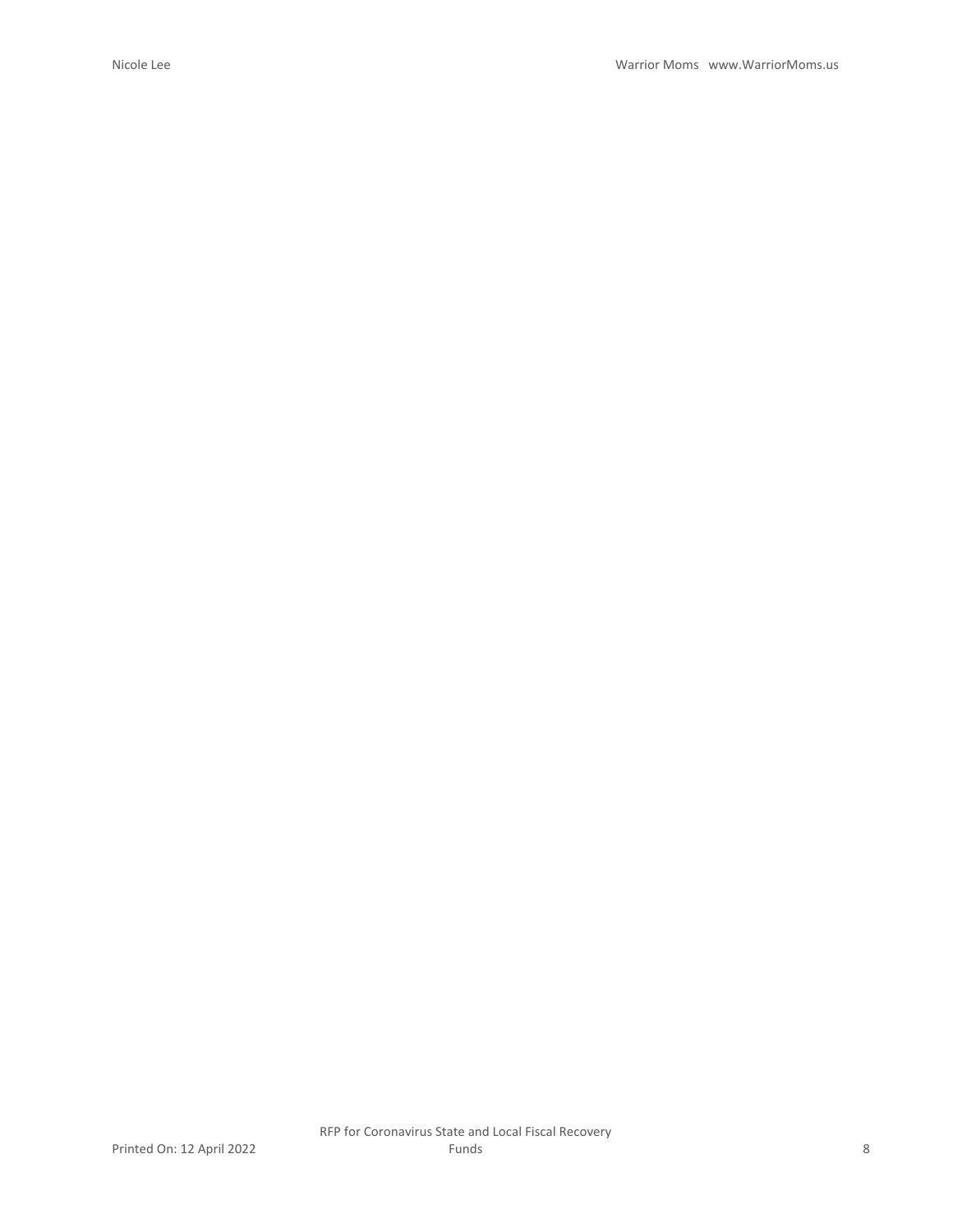# File Attachment Summary

# *Applicant File Uploads*

- WM NC Articles.jpeg
- Warrior Moms Ink Recovery-Funds-budget (1) (1).xlsx
- NICOLE LEE RESUME 2021.pdf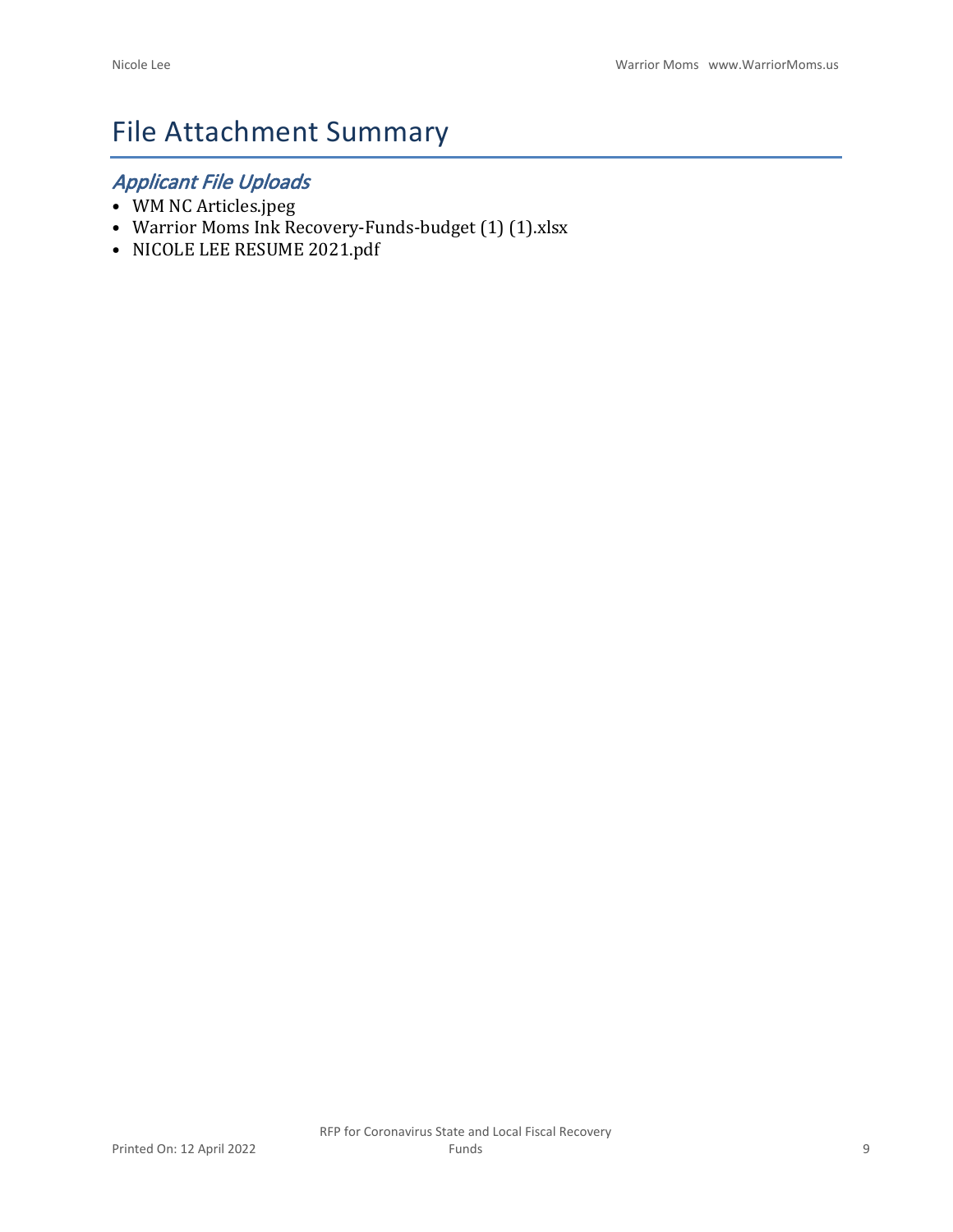

# **NORTH CAROLINA Department of the Secretary of State**

# **CERTIFICATE OF AUTHORITY**

I, Elaine F. Marshall, Secretary of State of the State of North Carolina, do hereby certify that

# **WARRIOR MOMS**

having filed on this date an application conforming to the requirements of the General Statutes of North Carolina, a copy of which is hereto attached, is hereby granted authority to transact business in the State of North Carolina.





#### Scan to verify online.

Document Id: C202031701072 Verify this certificate online at https://www.sosnc.gov/verification

IN WITNESS WHEREOF, I have hereunto set my hand and affixed my official seal at the City of Raleigh, this 8th day of December, 2020.

Elaine & Marshall

**Secretary of State**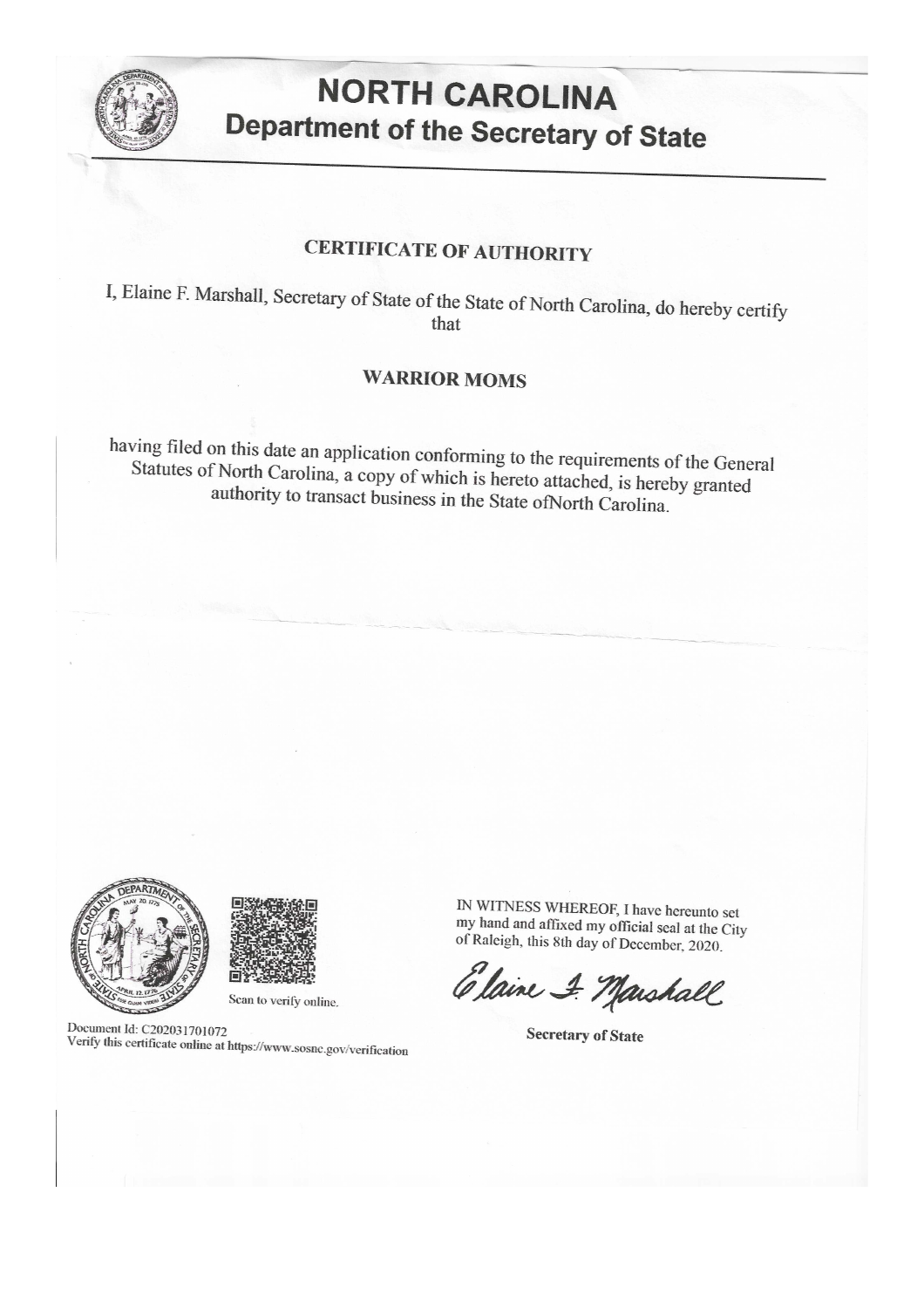### **Coronavirus State and Local Fiscal Recovery Funds Proposed Project Budget**

| Organization Name: | <b>Warric</b><br>: Moms |
|--------------------|-------------------------|
| Project Name:      | `Warrio<br>ాంr Mom Ink  |
| Amount Requested:  | 75,000                  |

| Proposed Project Revenue Funder        | Amount    | <b>Confirmed or Pending?</b> | <b>Notes</b> |
|----------------------------------------|-----------|------------------------------|--------------|
| Proposed Buncombe COVID Recovery Funds | 75,000.00 | Pending                      |              |
|                                        |           |                              |              |
|                                        |           |                              |              |
| List other sources here                |           |                              |              |
| List other sources here                |           |                              |              |
| List other sources here                |           |                              |              |
| List other sources here                |           |                              |              |
| List other sources here                |           |                              |              |
| List other sources here                |           |                              |              |
| List other sources here                |           |                              |              |
| List other sources here                |           |                              |              |
| List other sources here                |           |                              |              |
| List other sources here                |           |                              |              |
| List other sources here                |           |                              |              |
| List other sources here                |           |                              |              |
| Total $\frac{1}{3}$                    | 75,000.00 |                              |              |

|                                                 | Proposed              |                    |    |                          | <b>Capital or Operating</b> |              |
|-------------------------------------------------|-----------------------|--------------------|----|--------------------------|-----------------------------|--------------|
| <b>Proposed Project Expenses</b>                | <b>Recovery Funds</b> | <b>Other Funds</b> |    | <b>Total</b>             | Expense?                    | <b>Notes</b> |
| Stipend for Warrior Moms                        | 25,000.00<br>\$       |                    | S  | 25,000.00                | Operating                   |              |
| Stipend for participants                        | \$15,000.00           |                    | \$ | 15,000.00                | Operating                   |              |
| Web Development                                 | \$4,000.00            |                    |    | 4,000.00                 | Expense                     |              |
| Course materials                                | 6,000.00<br>\$        |                    |    | 6,000.00                 | Expense                     |              |
| Marketing and Promotion                         | \$4,000.00            |                    | \$ | 4,000.00                 | Expense                     |              |
| Space rental                                    | \$5,000.00            |                    | \$ | 5,000.00                 | Operating                   |              |
| Event supplies                                  | \$3,000.00            |                    | \$ | 3,000.00                 | Expense                     |              |
| Subcontractors( graphic design, PR, accountant, | 10,000.00<br>\$       |                    |    |                          |                             |              |
| videographer)                                   |                       |                    | S  | 10,000.00                |                             |              |
| Registrations (LLC, Trademark)                  | \$<br>3,000.00        |                    | S  | 3,000.00                 |                             |              |
| List expenses here                              |                       |                    |    | $\overline{\phantom{a}}$ |                             |              |
| List expenses here                              |                       |                    | \$ | $\overline{\phantom{0}}$ |                             |              |
| List expenses here                              |                       |                    | \$ | $\overline{\phantom{a}}$ |                             |              |
| List expenses here                              |                       |                    | \$ | $\overline{a}$           |                             |              |
| List expenses here                              |                       |                    | \$ | $\blacksquare$           |                             |              |
| List expenses here                              |                       |                    | \$ | $\blacksquare$           |                             |              |
| List expenses here                              |                       |                    | \$ | $\blacksquare$           |                             |              |
| List expenses here                              |                       |                    | \$ | $\overline{\phantom{a}}$ |                             |              |
| List expenses here                              |                       |                    | \$ | $\overline{\phantom{0}}$ |                             |              |
| List expenses here                              |                       |                    | \$ | $\blacksquare$           |                             |              |
| List expenses here                              |                       |                    | \$ | $\overline{\phantom{a}}$ |                             |              |
| List expenses here                              |                       |                    | \$ | $\blacksquare$           |                             |              |
| List expenses here                              |                       |                    | \$ | $\overline{\phantom{a}}$ |                             |              |
| List expenses here                              |                       |                    | \$ | $\overline{a}$           |                             |              |
| List expenses here                              |                       |                    | \$ | $\blacksquare$           |                             |              |
| List expenses here                              |                       |                    |    |                          |                             |              |
|                                                 |                       | Total <sup>S</sup> |    |                          |                             |              |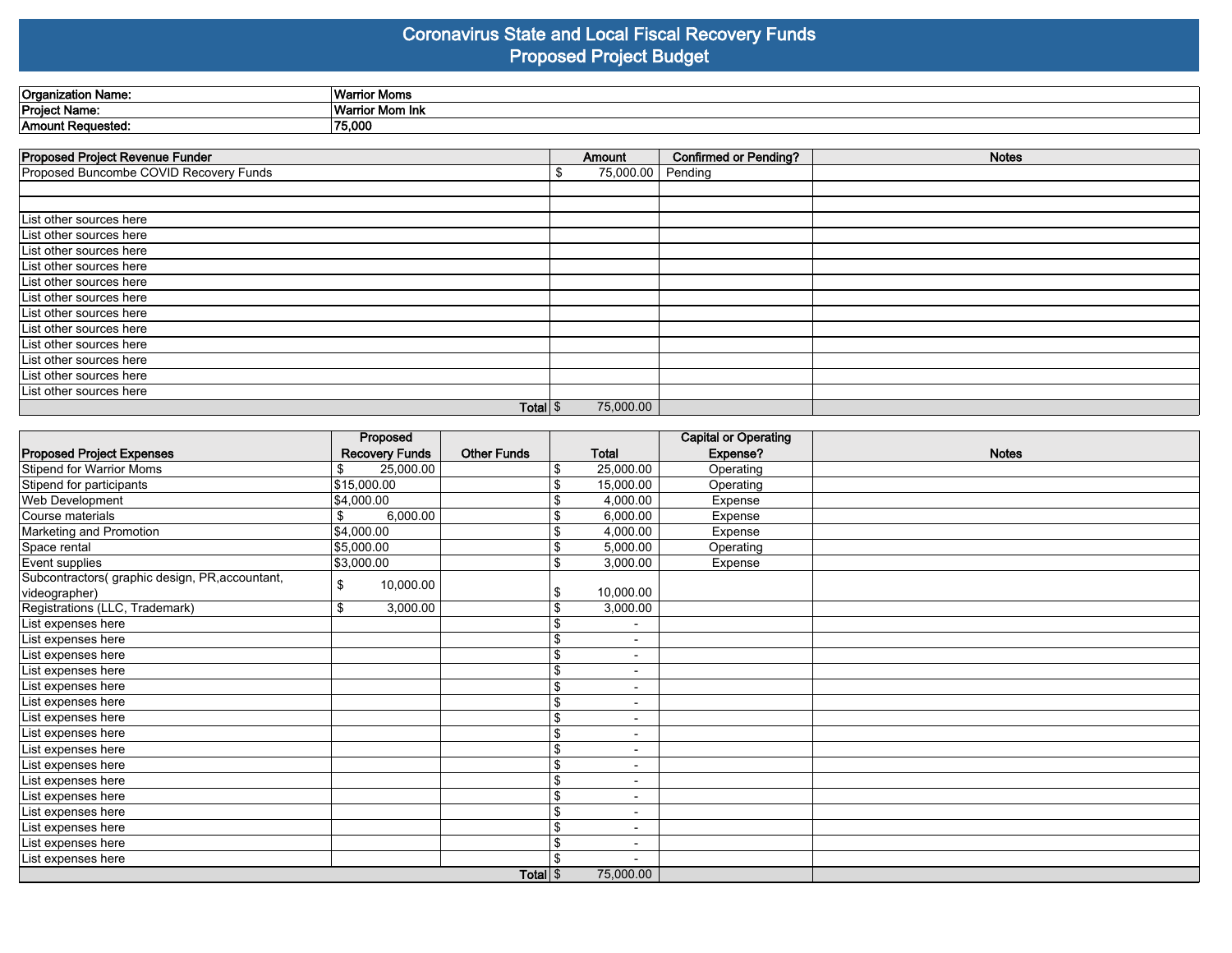# **NICOLE LEE**

# **RESUME**

# **AuthorNicoleLee1@gmail.com**

# **Recent Achievements:**

# **Racial Justice Coalition Lead Volunteer in Grant Writing/Fundraising:**

To accomplish a significant shift in the lived reality of Black people in this region - a radical reduction in the racial wealth gap, the racial homeownership gap, the racial health gap, the racial safety gap, etc.

### **Vision:**

RJC will become a model for how to engage issues of community safety, enacting reparations sustainably and locally for blacks and reimagining a community where justice exists for all people.

### **Mission:**

The Racial Justice Coalition (RJC) is a broad-based alliance of individuals and organizations committed to addressing systemic racism and state-sanctioned violence against black people who are impacted by poverty, criminalization, and mass incarceration. RJC seeks to achieve and sustain deep equity by building power to those historically underrepresented.

### **New Faces of Fundraising Graduate:**

New Faces of Fundraising (NFF) is designed to introduce diverse students to the field of non-profit fundraising. The program was created by the Greater Cincinnati Chapter of the Association of Fundraising Professionals and is funded by The Greater Cincinnati Foundation (GCF).

My internship was complete successfully with Cincinnati Black Theatre Company, here's a testimony: "From simplifying the mission statement, to cultivating relationships with various arts foundations and donors, to coordinating board engagement to meet grant submission deadlines; Nicole was simply amazing. Her positive energy, and drive for simplicity and efficiency were an incredibly generous gift to our board"  $\sim$  CBTC Team

# • **People's Liberty Grantee:**

This opportunity empowered and enlighten poverty stricken and high infant mortality rated communities of Greater Cincinnati, Oh. The Warrior Moms® Project is founded on the premise that single mothers are unrecognized warriors who deserve to be celebrated for their strength. The celebration consisted of a Workshop, Makeover Photoshoot and Finale Photo Gallery events.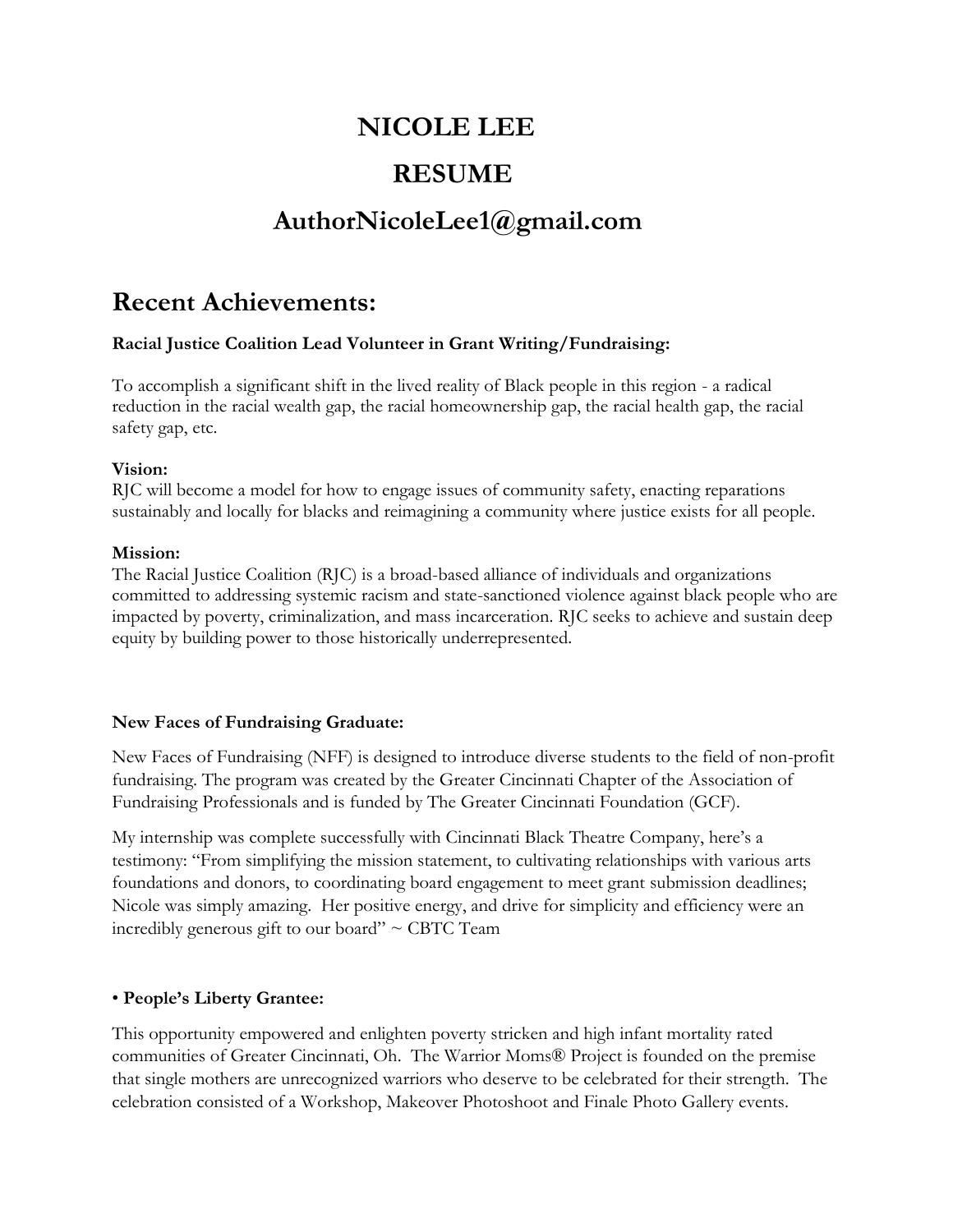Warrior Moms journey has become a 501C-3 Non-Profit status, currently in the stages of becoming a social enterprise, Cindependant Film Festival Documentary, future published book and graphic novel.

### **• Finalist in the Shark Pool Investor Event**

Thru the African American Chamber, I won the opportunity to present my business vision of creating a One Stop Shop Beauty and Healing Center, for the Hair and Beauty Industry, which is one of the most influential industries, which has an untapped economic potential in the art of Healing. Shared vision to local investors in September 2012.

### • **Developer, BBIN (beauty barber industry network**):

Appointed as lead developer through the African American Chamber of Commerce to create a cohort for buying power through distributors, group health insurance discounts and ongoing seminars to help expand business successfully in November 2009.

• **Board of Trustees, Franciscan Hair Cuts from the Heart:** Appointed to sit on the board for Voucher restructuring and Fundraiser committee. Participated in volunteer services as acting as Salon Manager of volunteered stylist, operation of business within the Salon and serviced clients of all walks of life, from homeless to mental illness, by sharing positive words of encouragement, presence of peace and quality service of touch.

# **Professional Certifications and Licenses:**

-Certification in Emotional Intelligence <sup>2020</sup>

-WBE and MBE Certified thru the City of Cincinnati 2020-2022

-Ocean Accelerator Mentor 2020

-Certified SCORE mentor 2018-2020

-Completion of AmeriCorps VISTA Programs 2016-2019

-Certification in Fundraising thru New Faces of Fundraising (NFF) supported thru Association of Fundraising Professionals (AFP) 2018

-Certification in Leadership and Wealth building courses through Napoleon Hill Foundation, Purdue Calumet University, IN, (home study) 2013-2014

-Business Development Entrepreneur Certificate, Urban League 2009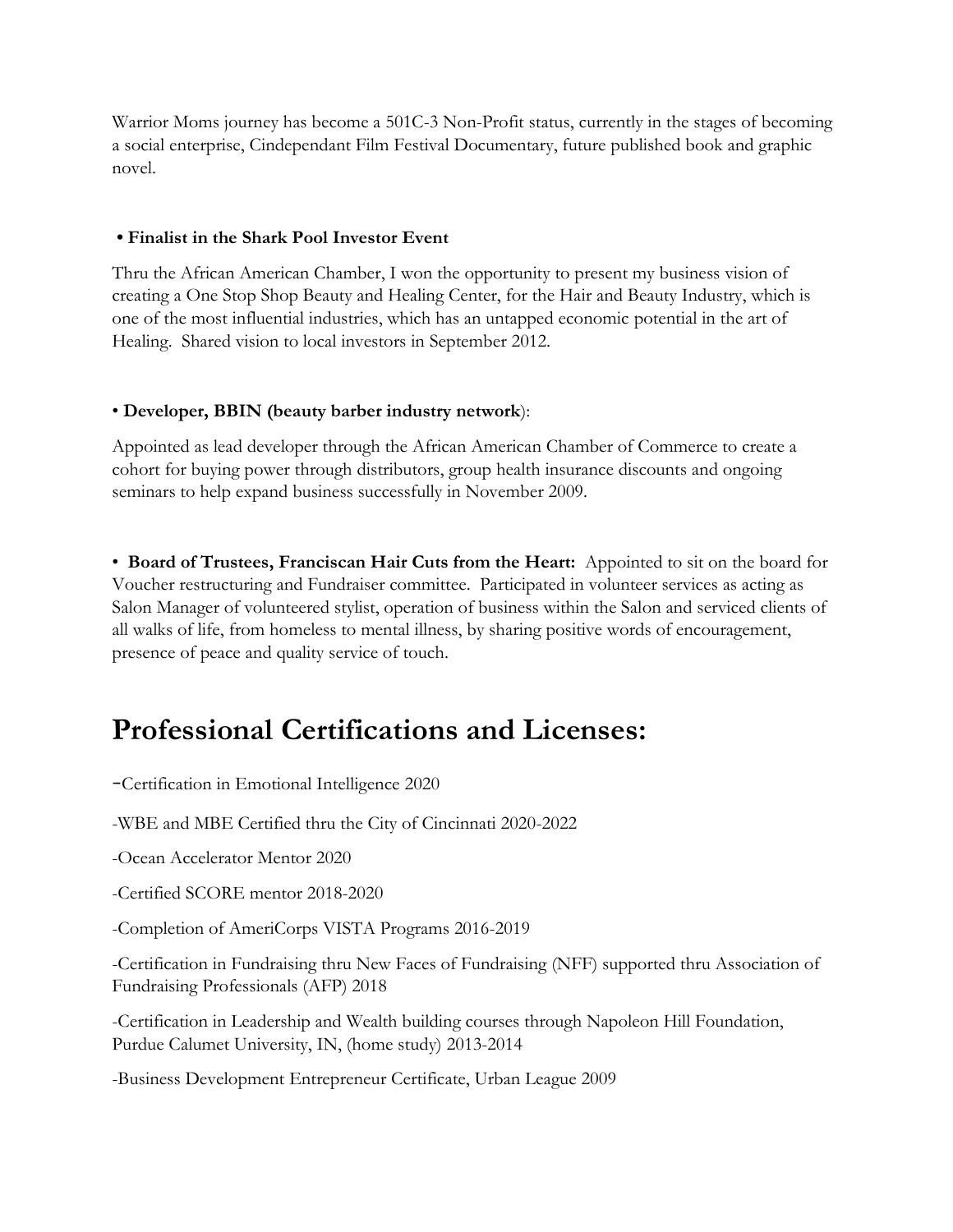-Managing Cosmetology and Instructors License, Larry Moore University of Hair Design 1993

# **Professional Background:**

# **"How to Eradicate Fear- A Guide for Entrepreneurs" Virtual Course offering with AB Tech Community College, Asheville, NC (January 2021- Present)**

How to Eradicate Fear is a guide for any entrepreneur who has had to navigate an environment filled with doubt due to the pandemic, unemployment and the uncertainties of our future. People's hopes, dreams, desires and aspirations have been covered by the smog of fear, depression and negative influences. Creating a space of authenticity and transparency, without judgment, creates a mindset of hope and ignites the idea of a bright future.

During this program, Nicole will work with participants and discuss ways that they can create that authentic space which is key to forward progress. She will offer visual solutions and tools that entrepreneurs can use to assist with our current times. Realistic, actionable and successful growth strategies will also be discussed.

# **Counsel to the Entrepreneur, LLC Asheville, NC (September 2016- Present)**

- A unique consulting service that offers insight by listening and guiding the client to develop actionable and successful growth strategies.

### W**arrior Moms Asheville, NC (December 2016- Present)**

- Warrior Moms was birthed as a solution to a civic challenge that will envision a supportive network of single mothers. Warrior Moms Vision: All single moms embrace a mind-set for success. Warrior Moms Mission: To enable single moms to overcome the emotional paralysis that comes from living in poverty. Warrior Moms is a project led social enterprise.

# **Hybrid Self-Published Author Asheville, NC (August 2015- Present)**

-Published Author of 7 books that share insight of blissful living and tools given that share the ability to becoming aligned and exude positive energy body, mind and spirit.

# **Instructor, Developer Cincinnati, OH (2008-2020)**

-CEU Certified Credit Courses-Hair Replacement and Salon Etiquette for Beauty Professionals.